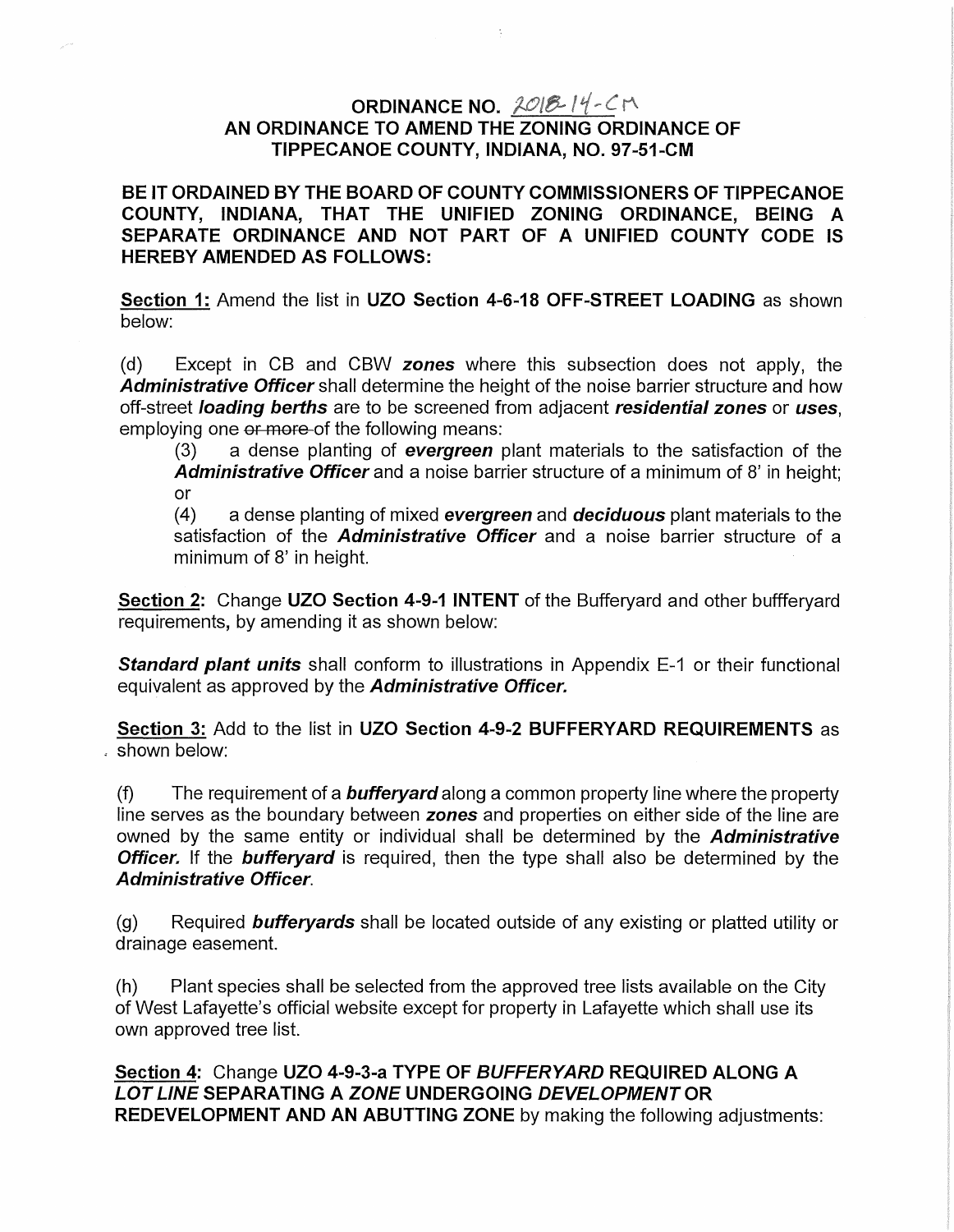|                                                                                                     | <b>ABUTTING ZONE</b>                                                                                                                         |                |                                                               |              |         |                |                                   |
|-----------------------------------------------------------------------------------------------------|----------------------------------------------------------------------------------------------------------------------------------------------|----------------|---------------------------------------------------------------|--------------|---------|----------------|-----------------------------------|
| <b>ZONE UNDERGOING</b><br><b>DEVELOPMENT</b><br><b>OR REDEVELOPMENT</b>                             | <b>R1 R1A R1B R1U R1Z R2</b><br>R2U R3 R3W R4W PDRS<br>MRU NBU RE & the<br>residential portion of PD<br><b>Zones</b> (Amend 27, 60, 69 & 71) | <b>OR</b>      | <b>NB</b><br><b>MR</b><br><b>GB</b><br><b>HB</b><br><b>OR</b> | $\mathsf{I}$ | $12 \,$ | 13             | A<br>AΑ<br><b>AW</b><br><b>FP</b> |
| R1 R1A R1B R1Z R2<br><b>R3 R3W R4W RE</b> (Am 27)                                                   |                                                                                                                                              | A              | C <sup>2</sup>                                                | B            | B       | C              |                                   |
| OR                                                                                                  | A                                                                                                                                            | ببيب           | B                                                             |              |         | $\overline{B}$ |                                   |
| NB MR GB HB OR                                                                                      | C <sup>2</sup>                                                                                                                               | $\overline{B}$ | ----                                                          | A            | A       | A              | B                                 |
| $\mathbf{I}$                                                                                        | B                                                                                                                                            | ----           | A                                                             | ----         | ----    | A              | B <sup>1</sup>                    |
| 12                                                                                                  | $\mathcal{C}$                                                                                                                                | $\overline{B}$ | A                                                             | ----         |         | A              | C <sup>1</sup>                    |
| 13                                                                                                  | $\mathcal{C}$                                                                                                                                | B              | A                                                             | A            | A       | ----           | $C^1$                             |
| <b>ZONE IN WHICH</b><br><b>MHP/MHC OR RVP/C</b><br><b>IS BEING DEVELOPED</b>                        |                                                                                                                                              |                |                                                               |              |         |                |                                   |
| <b>MHP/MHC:</b><br><b>R3 A</b><br>HB A AW FP<br>$RVP/C$ :                                           | $\mathcal{C}$                                                                                                                                | $\mathsf{A}$   | $\mathcal{C}$                                                 | B            | B       | Ć              | A                                 |
| <b>ZONE IN WHICH SELF-</b><br><b>STORAGE WAREHOUSE IS</b><br><b>BEING DEVELOPED</b><br>(Amend 5,92) |                                                                                                                                              |                |                                                               |              |         |                |                                   |
| NB GB 11 12 13                                                                                      | C                                                                                                                                            | A              | A                                                             | A            |         |                | A                                 |

Section 5: Rename, eliminate and change parts of UZO Section 4-9-3-b NUMBER OF REQUIRED STANDARD PLANT UNITS AND BUFFERYARD WIDTHS FOR BUFFERYARDS, TYPE A-C as shown below:

#### 4-9-3-b BUFFERYARD WIDTHS, TYPES A-C:

| <b>TYPE OF</b><br><b>BUFFERYARD</b> | NUMBER OF STANDARD PLANT UNITS<br>PER 150 LINEAR FEET | <b>BUFFERYARD</b><br><b>WIDTH</b> |
|-------------------------------------|-------------------------------------------------------|-----------------------------------|
| A, B                                |                                                       | $45 - 20'$                        |
| 8                                   |                                                       | 20'                               |
|                                     |                                                       |                                   |

Section 6: Replace UZO Section 4-9-4-a STANDARD PLANT UNITS by amending it as shown below:

(a) The drawing in Appendix E-1 shows the requirements for Type A, Type B and Type C bufferyards using standard plant units.

#### Section 7: Remove UZO Section 4-9-4-b STANDARD PLANT UNITS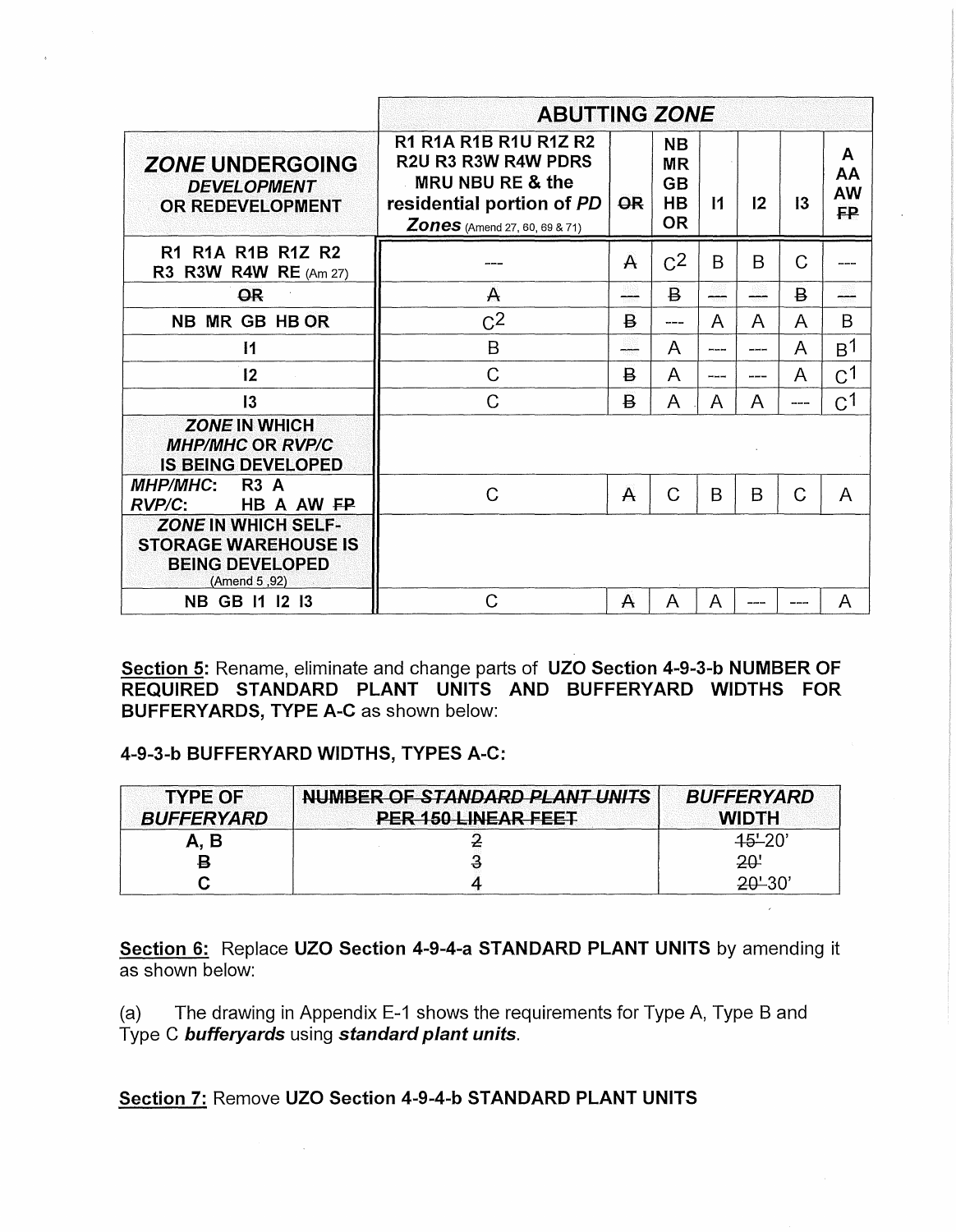## **Section 8:** Renumber **UZO Section 4-9-4-c STANDARD PLANT UNITS to 4-9-4-b.**

**Section 9:** Replace **UZO Section 4-9-5-d RESPONSIBILITIES FOR BUFFERYARDS**  as shown below:

(d) The property owner or developer shall provide **bufferyard** plans prepared by a registered landscape architect to the **Administrative Officer** for approval.

**Section 10:** Replace **UZO appendix E-1: STANDARD PLANT UNITS** as shown below:

## **APPENDIX E-1: STANDARD PLANT UNITS**

**TYPE A:** three **evergreen trees**, a minimum of 8' tall, planted 10' apart, center to center and six **deciduous shrubs** a minimum of 3' high planted 5' apart, center to center.



**TYPE B:** three **evergreen trees**, a minimum of 8' tall, planted 10' apart, center to center and five **evergreen shrubs** a minimum of 3' high planted 6' apart, center to center.